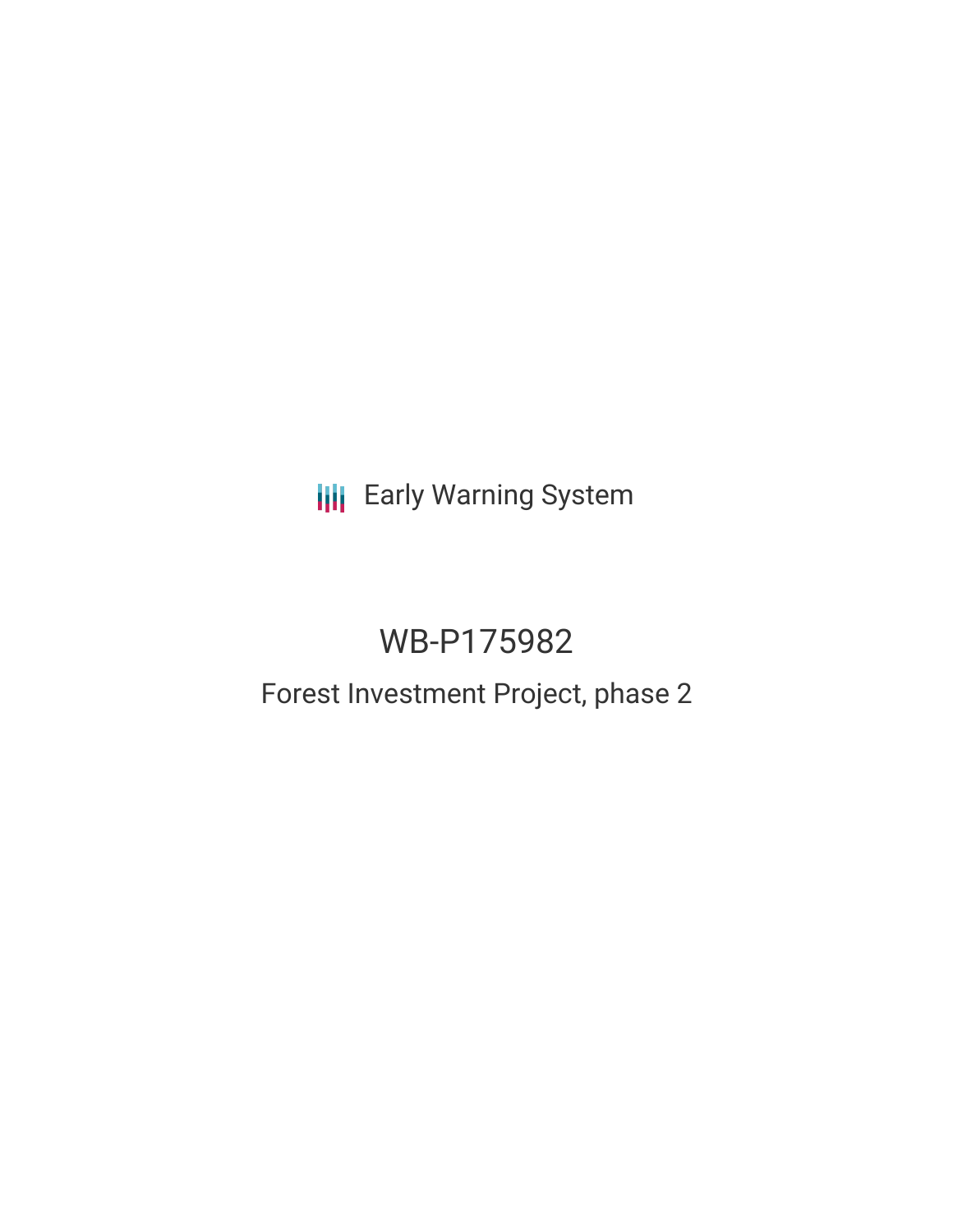

### **Quick Facts**

| <b>Countries</b>               | <b>Ivory Coast</b>       |
|--------------------------------|--------------------------|
| <b>Financial Institutions</b>  | World Bank (WB)          |
| <b>Status</b>                  | Proposed                 |
| <b>Bank Risk Rating</b>        | U                        |
| <b>Borrower</b>                | Adama Coulibaly          |
| <b>Sectors</b>                 | Agriculture and Forestry |
| <b>Investment Type(s)</b>      | Loan                     |
| <b>Investment Amount (USD)</b> | \$100.00 million         |
| <b>Project Cost (USD)</b>      | \$100.00 million         |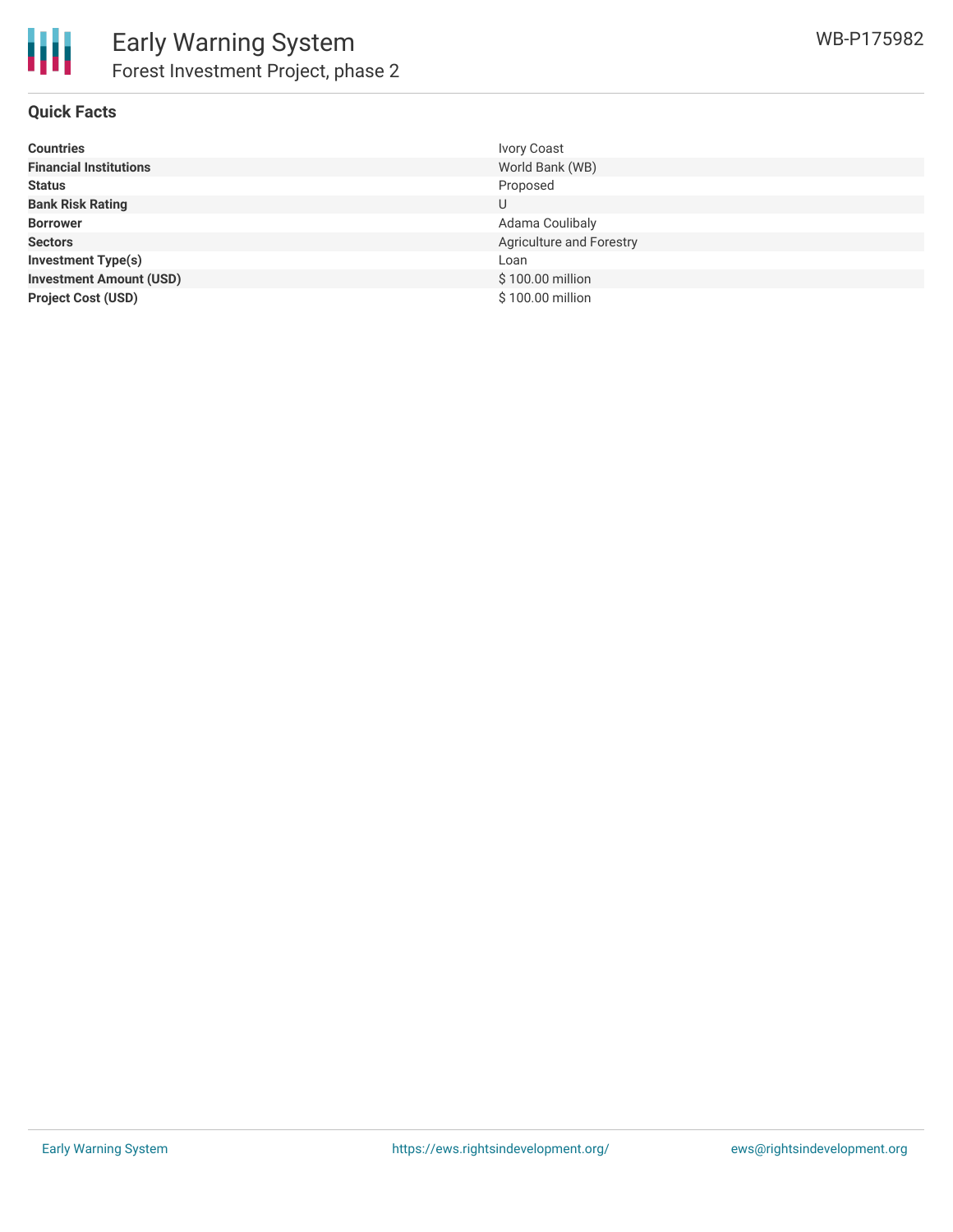

## **Project Description**

This project aims to conserve and increase the forest stock and improve access to sources of income from sustainable forest management for selected communities in target zones.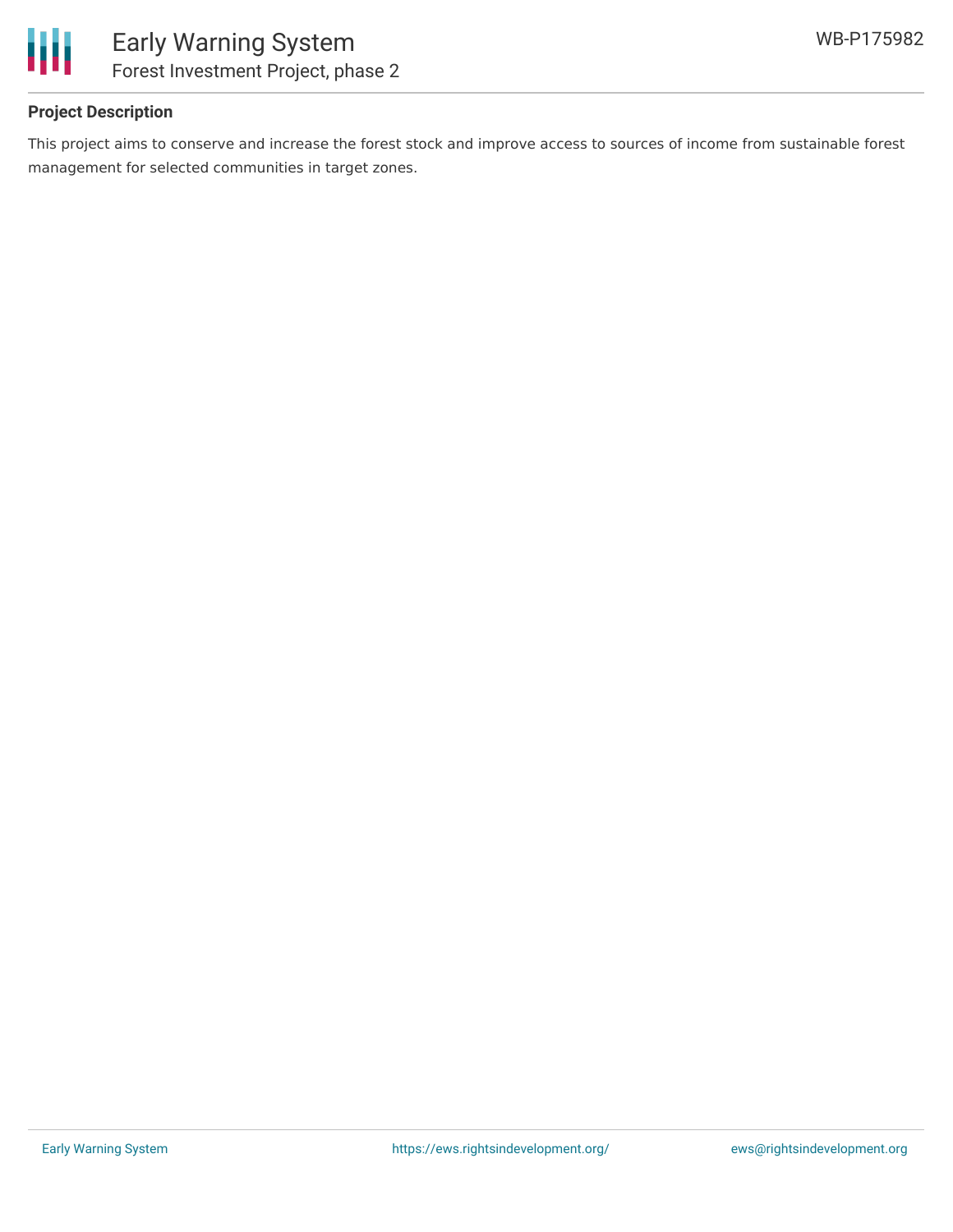

### **Investment Description**

World Bank (WB)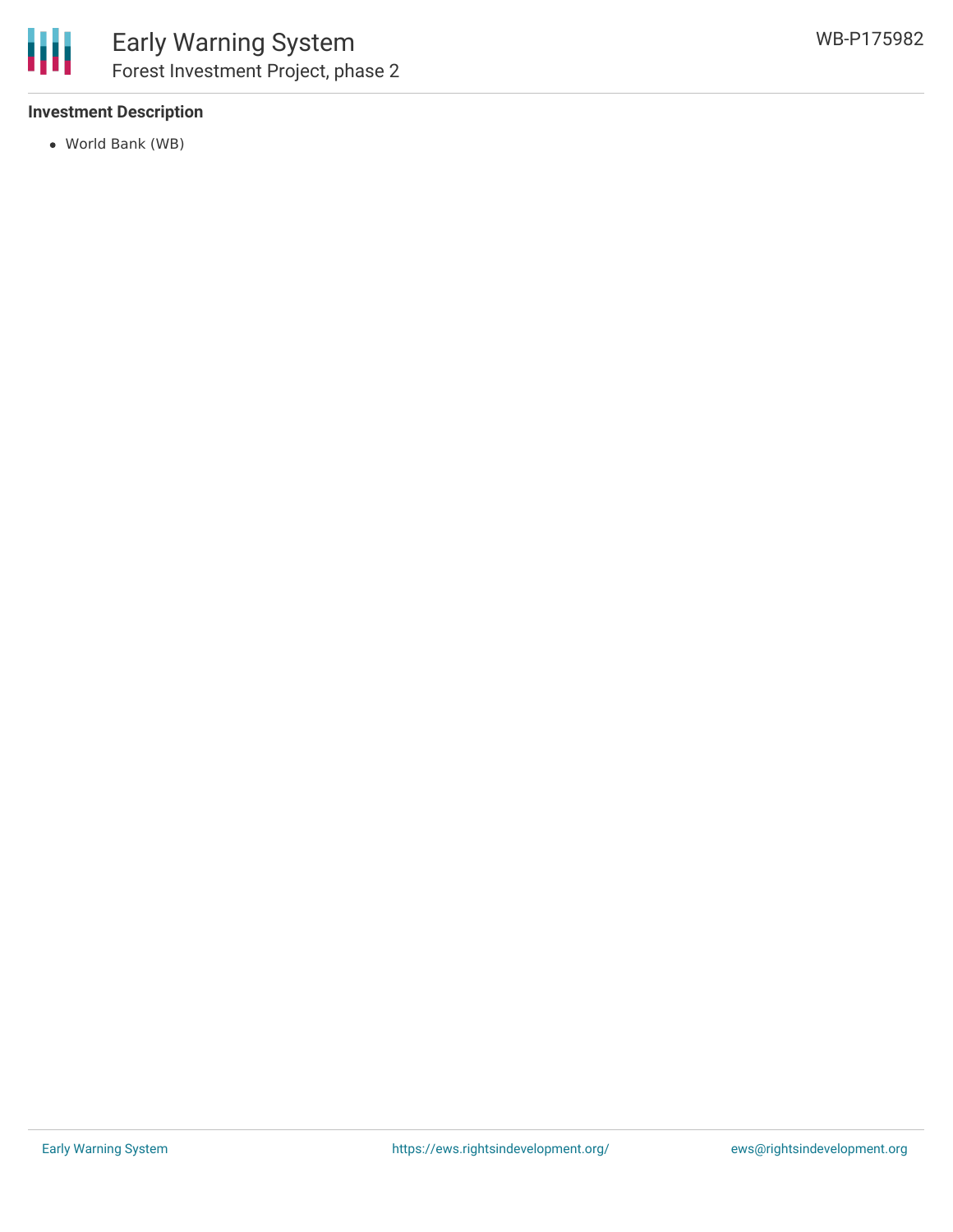## **Contact Information**

Salimata D. Follea (Team Leader)

Project contacts not available at the time of disclosure.

## ACCESS TO INFORMATION

To submit an information request for project information, you will have to create an account to access the Access to Information request form. You can learn more about this process at: https://www.worldbank.org/en/access-toinformation/request-submission

## ACCOUNTABILITY MECHANISM OF THE WORLD BANK

The World Bank Inspection Panel is the independent complaint mechanism and fact-finding body for people who believe they are likely to be, or have been, adversely affected by a World Bank-financed project. If you submit a complaint to the Inspection Panel, they may investigate to assess whether the World Bank is following its own policies and procedures for preventing harm to people or the environment. You can contact the Inspection Panel or submit a complaint by emailing ipanel@worldbank.org. Information on how to file a complaint and a complaint request form are available at: https://www.inspectionpanel.org/how-tofile-complaint